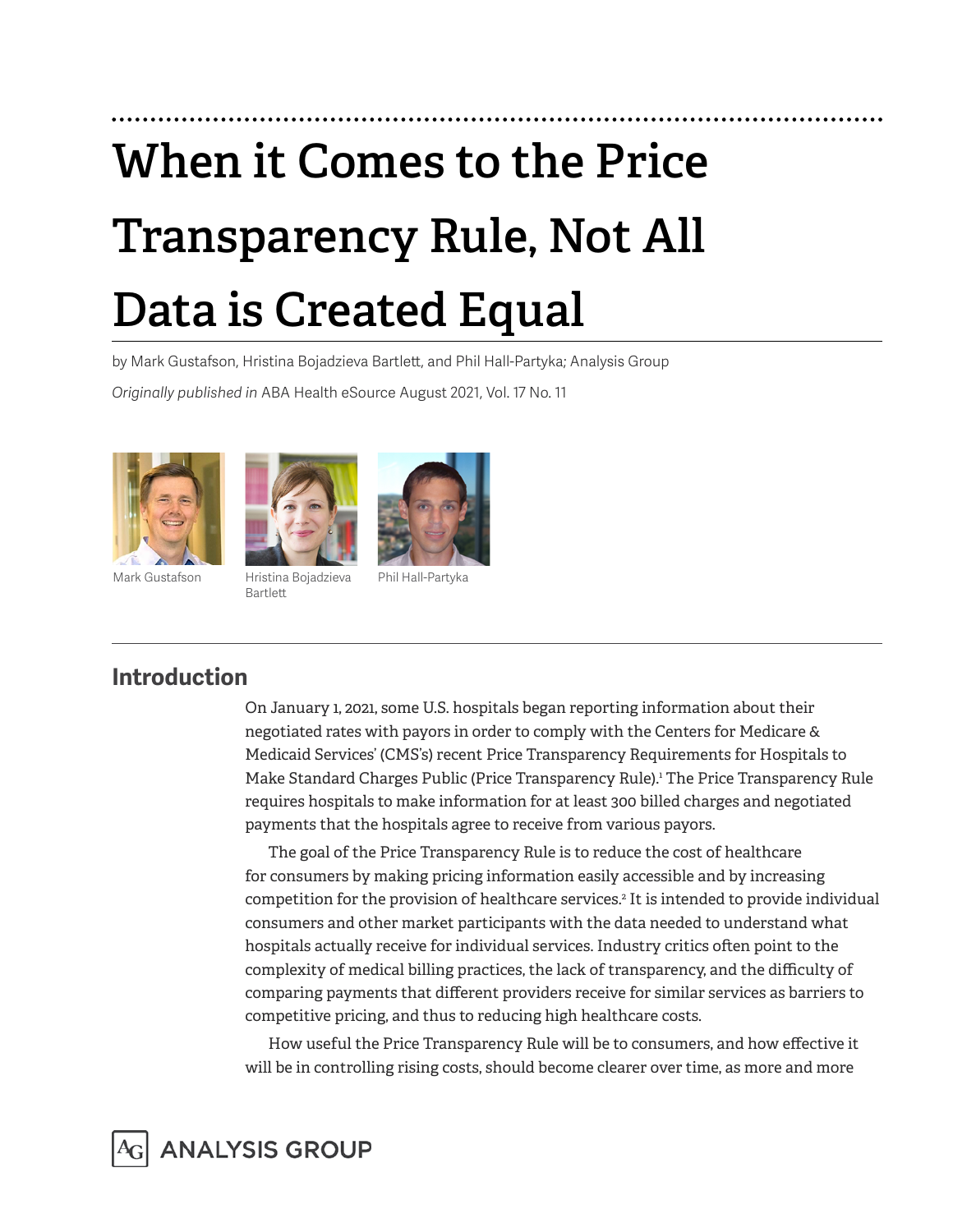hospitals post and update the required information, and as more and more users become familiar with the data and how to use it appropriately. But this type of information is also much sought after in certain types of litigation over the "reasonable value" of healthcare services, such as in disputes over appropriate payments for out-of-network services. Heretofore, detailed data was largely unavailable, and the value of the services at issue often could only be pieced together through third-party discovery.

Now that several months have passed since hospitals began posting their price transparency data, it remains an open question to what degree the data hospitals have published can be used as intended. Hospitals' compliance with the rule's requirements is still evolving. Consequently, those seeking to use the data to support their arguments in litigation will need to proceed with caution.

If appropriate care is taken, the hospitals' published data can be used to develop a basic understanding of the level of payment each hospital receives for different services from contracted payors. However, the data available to date may be limited in its usefulness as published, and should be closely assessed for completeness and timeliness. Care must be taken to develop a detailed understanding of what an individual hospital's data does, and does not, represent.

### **Why is Transparency of Payments Important in Litigation?**

Historically, hospitals did not disclose publicly the payments they received from different payors for the services the hospitals provided.3 Prior to the Price Transparency Rule, it required a great deal of effort for even well-informed participants in the healthcare system to identify not only how much different hospitals charged for the same service, but also how much they ultimately accepted in payment for the service. The amounts that specific hospitals agreed to accept through willing-buyer/willingseller negotiations with payors as payment in full were not publicly available, and research has demonstrated that the payments rarely equaled the hospital's full billed charges.4 In fact, hospitals in the United States may charge any amount they choose, and may set charges that are arbitrary and unrelated to the cost of providing services.5

Consequently, the amounts that hospitals receive, rather than the amounts they bill, are the relevant metric when it comes to determining the reasonable value (a.k.a. market value) of hospital services. Not only is this supported by economic and valuation principles, but it has also been recognized by courts in disputes between hospitals and payors related to reimbursement for out-of-network services.

For example, in *Children's Hospital Central California v. Blue Cross of California*, the Court of Appeals for the Fifth Appellate District found that "full billed charges reflect what the provider unilaterally says what its services are worth" and that "[h]ospital[s] rarely receive payment based on its published chargemaster rates."6 This finding is not unique to California. In *Baker County Medical Services, Inc. d/b/a Ed Fraser Memorial Hospital v. Aetna Health Management*, a Florida District Court of Appeal ruled that "usual and customary charges" does not refer to billed charges, but rather "the fair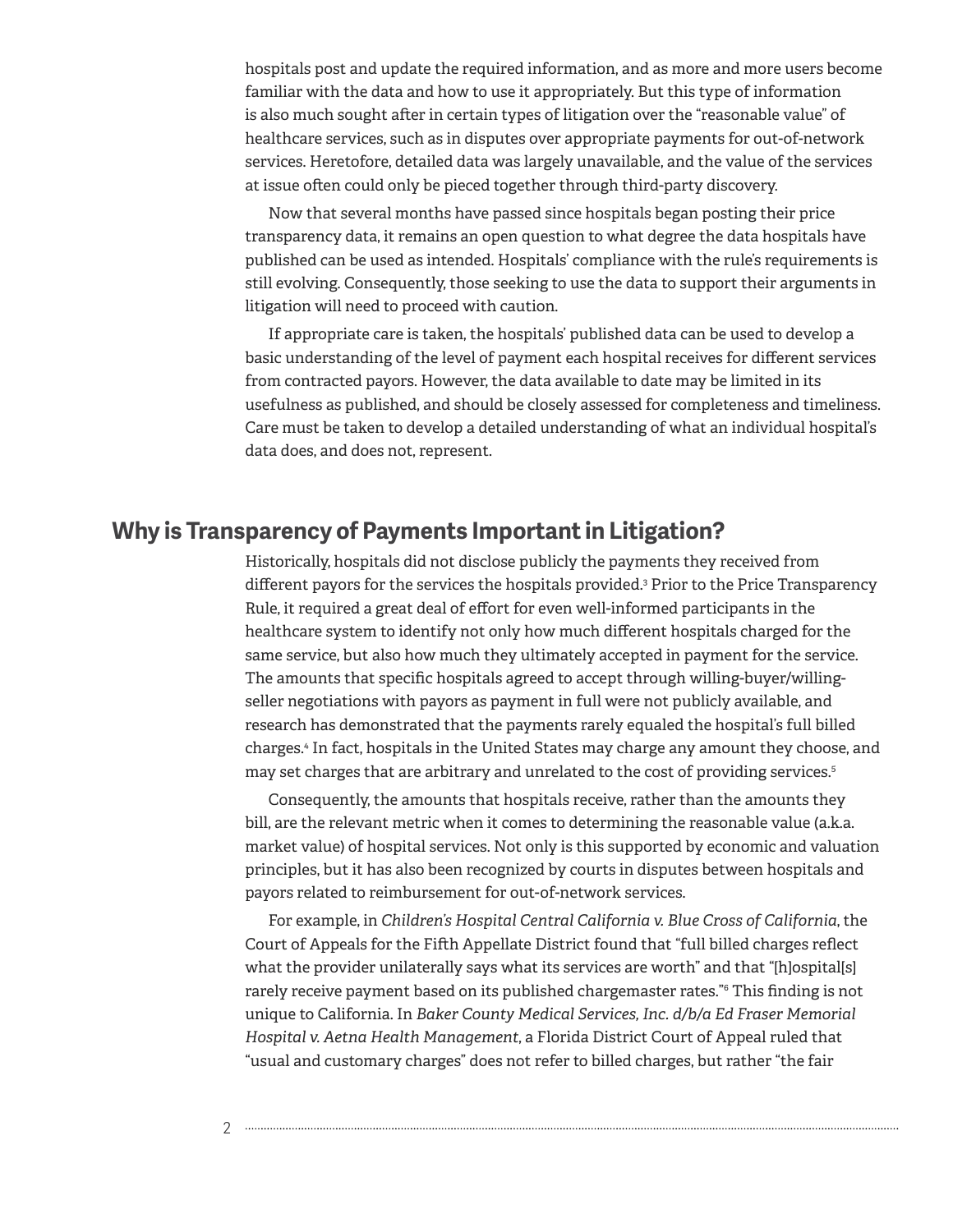market value of the services provided," and "[f ]air market value is the price that a willing buyer will pay and a willing seller will accept in an arms-length transaction."7

It is this difference between billed charges and payments received that underscores the need to carefully examine and thoroughly understand the data published under the Price Transparency Rule.

## **Potential Issues with the Price Transparency Data that Users Should Consider Prior to Drawing Conclusions from the Data**

The data hospitals provide in response to the Price Transparency Rule was intended to allow users to understand the level of payment hospitals and payors negotiated for different services. For example, the data theoretically could allow uninsured patients, or those paying for medical services through health savings accounts, to shop for value across different medical providers. Such data may also be useful in litigation that is related to the provision of and payment for healthcare services, where the reasonable payment for the services hospitals provide is often in dispute.

The data that hospitals have made available to date, however, presents potential pitfalls that a user of the data should consider prior to drawing any conclusions. In particular, users need to be mindful of various forms of non-compliance on the part of hospitals, as well as of differences in reporting from hospital to hospital and of underlying complexities that may limit the usefulness of the data as published.

#### **Issues with Compliance and Timing Affect the Utility of Published Data**

To date, the level of compliance among hospitals has been variable, but evolving. A *Health Affairs* article found that 65 of the 100 largest hospitals in the United States were "unambiguously non-compliant" as of late January/early February 2021 for reasons such as not including the payor-specific negotiated rates in the posted data or not posting any files or searchable databases.<sup>s</sup> Similarly, the Health Care Cost Institute found that, as of February 2021, only half of the 222 hospitals it examined "published negotiated prices in any manner, and only one-third published negotiated rates in a manner aligned with the regulation's intent."9

3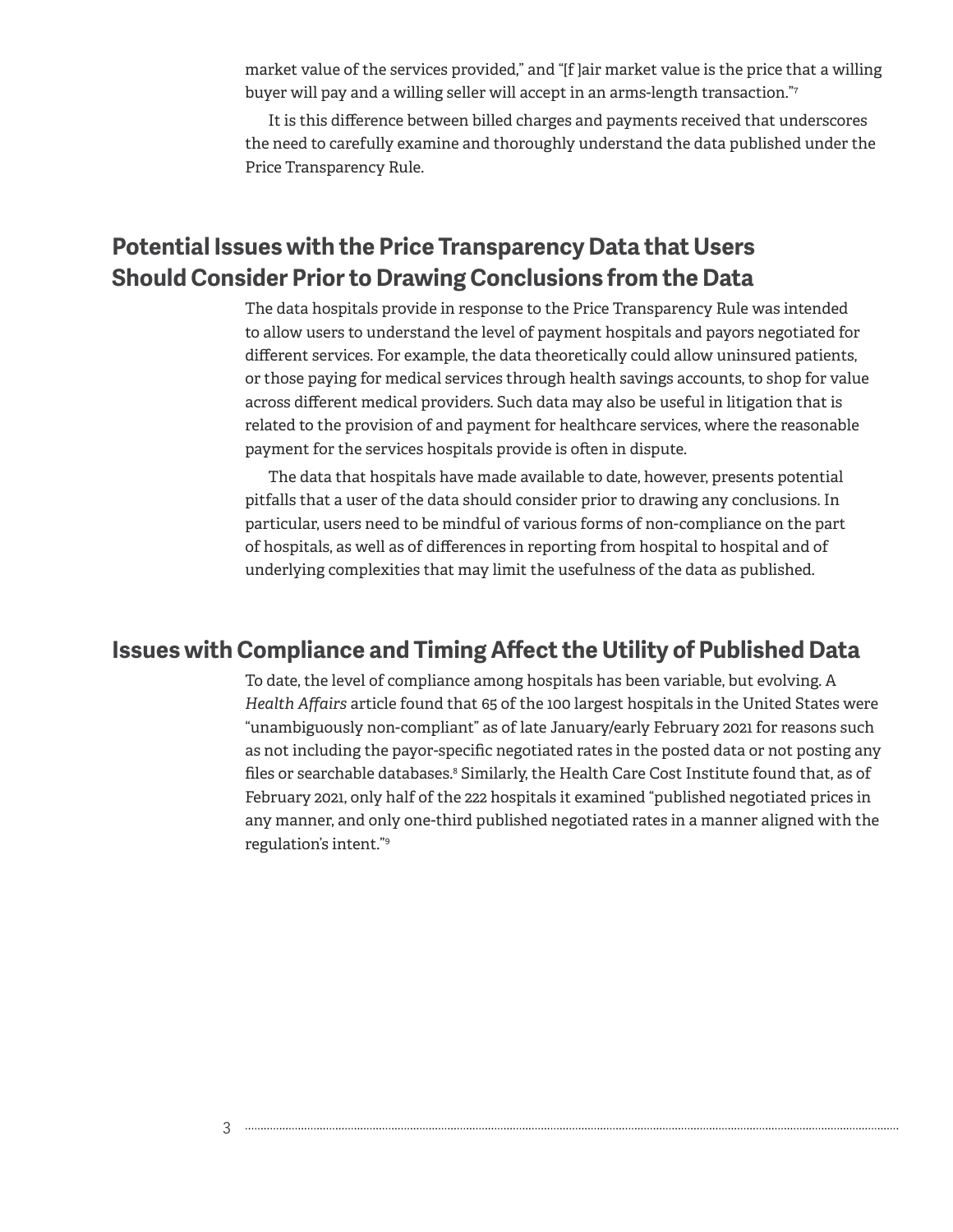As of this writing, more hospitals seem to be complying, although compliance is still not uniform.<sup>10</sup> Even so, potential users of the data will need to start by confirming whether the data they seek is available, complete, and accurate.

## **Variations or Complexities in the Published Data May Mask Underlying Value**

For data that is available, users still should consider any data complexities or differences in reporting that may impact their ability to use the data for drawing conclusions or limit the types of conclusions they may be able to draw from the data. Examples of these include the following:

- 1. Some hospitals posted files that do not include the full range of negotiated rates. For instance, one hospital posted a file that may appear to a user to provide payor-specific negotiated rates. However, upon closer examination, it is evident that the file includes only Medicare Advantage payors, and provides the same negotiated price for each payor.<sup>11</sup> Thus, the data's utility is restricted to this segment.
- 2. Some hospitals posted files that provide payor-specific negotiated rates, but anonymize the name of each payor.12 While the data may be used to understand the range of negotiated rates, it limits the ability to evaluate negotiated rates paid by different types of payors (e.g., health plans, risk-bearing organizations, or leased network entities) that may face different constraints and/or have different incentives.
- 3. Users should be careful which version of a hospital's data is used, as some hospitals submit updated files. Hospitals may also need to update data they have already posted to comply with additional guidelines that the CMS may provide following its audit of a sample of hospitals for compliance,<sup>13</sup> investigation of complaints, or discoveries published by other parties. Consequently, users will need to monitor for updates pertaining to the datasets they have previously downloaded.
- 4. Some hospitals posted files with negotiated amounts that appear counter-intuitive and may require further investigation before being used to draw conclusions. For example, one hospital reported it had some contracts with negotiated rates for some services greater than full billed charges, such as a contract with negotiated rates that were 115 percent of billed charges for certain services.<sup>14</sup> While one cannot know if this is an error without access to the contract between the two parties, payors do not typically pay more than the hospital's full billed charges for hospital services.
- 5. Some contracts between hospitals and payors, especially those that are based at least in part on the hospital's full billed charges, may specify that the contract rate would be adjusted downward using a predetermined formula if the hospital's charges increase by a larger percentage than is permitted by the contract.<sup>15</sup> Given that the Price Transparency Rule does not require that the hospitals provide details about individual contract terms beyond the negotiated rate, a hospital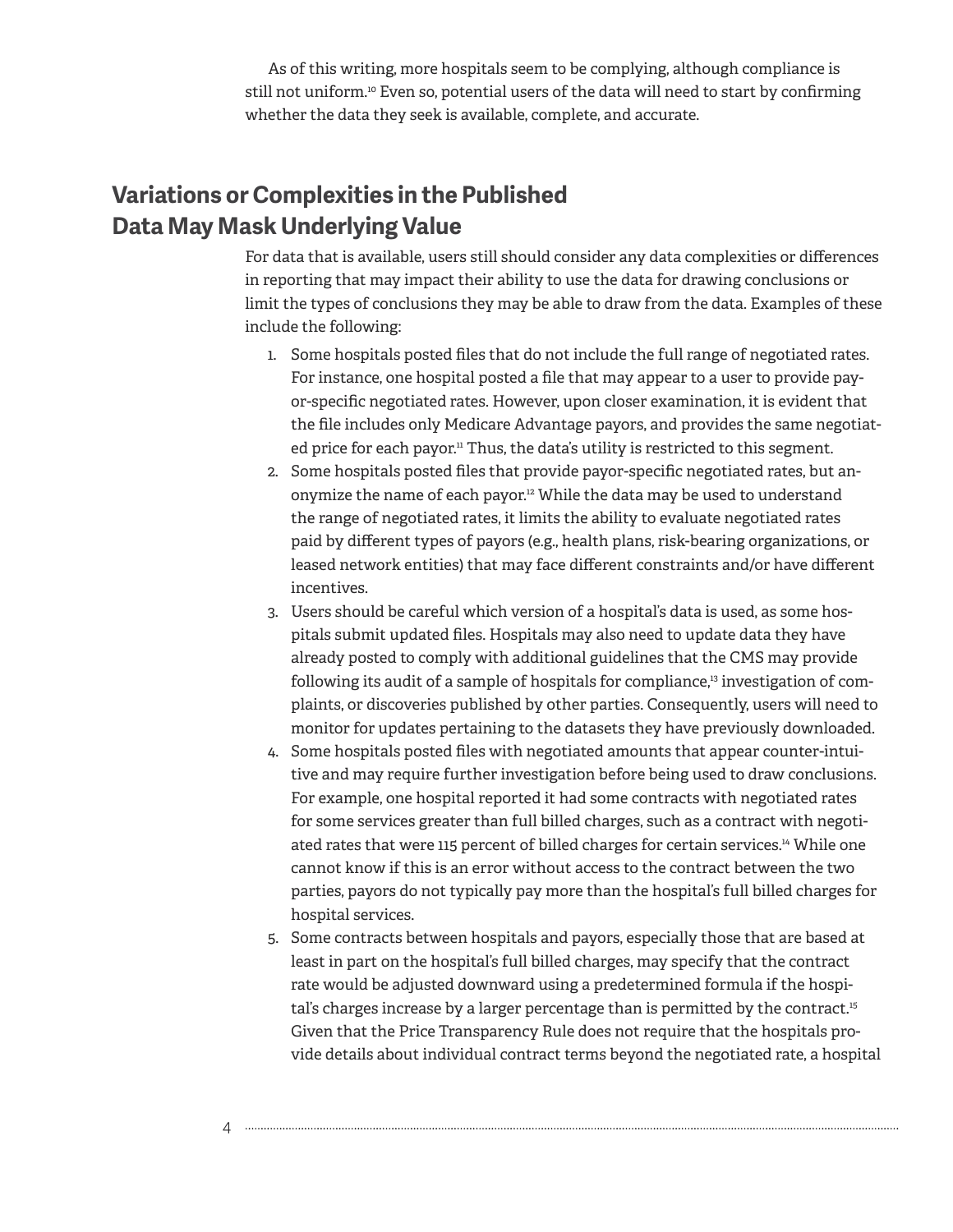theoretically could indicate that its negotiated rate is, for example, 60 percent of charges (because this rate is explicitly specified in the contract), even though in fact it is currently paid a rate of 55 percent of charges.

6. Some contracts between payors and hospitals contain rates that are a specific percentage of billed charges for some services up to a certain threshold per visit — for example, 60 percent — and then cap all payments at that threshold no matter how high the billed charges are or how complicated the procedure is. Such an arrangement may result in an average payment rate, in this example, that is only 40 percent of charges. Payors and hospitals may also negotiate a higher rate for outpatient services in exchange for a lower rate for inpatient services, or vice versa.

In light of these issues that may affect the price transparency data, users of the data should carefully evaluate the published datasets to determine what they contain and the extent to which they might be useful for the desired purpose.

In addition, users should be mindful about reaching broader conclusions about the contractual relationship between hospitals and payors. A few health plan representatives have already commented on the difficulty of using the data to make broader conclusions about their contracts with providers. For instance, The *Wall Street Journal* quoted an Anthem spokesperson as saying that "looking at a list of prices without the full context makes it impossible to draw meaningful conclusions," and a Cigna spokesperson as saying that data examined for a limited number of services "is in no way indicative of value nor cost competitiveness" of Cigna's contracts.16

#### **Conclusion**

The data hospitals provide in response to the Price Transparency Rule is intended to allow users to understand the level of payment each hospital receives for different services from contracted payors. Data on the payment rates received by a provider is also sought in litigation involving disputes between hospitals and payors over the appropriate payment for out-of-network healthcare services. The Price Transparency Rule data may serve to supplement the types of data that are typically produced in these types of disputes.

However, to date, hospitals have varied widely in terms of their level of compliance and the completeness of the data they publish. The price transparency data that has been published often is complex, so an inexperienced user may stumble into various pitfalls when collecting and analyzing the data. Until compliance improves and the published data becomes more uniform, care will need to be taken in developing strategies for effectively leveraging the data.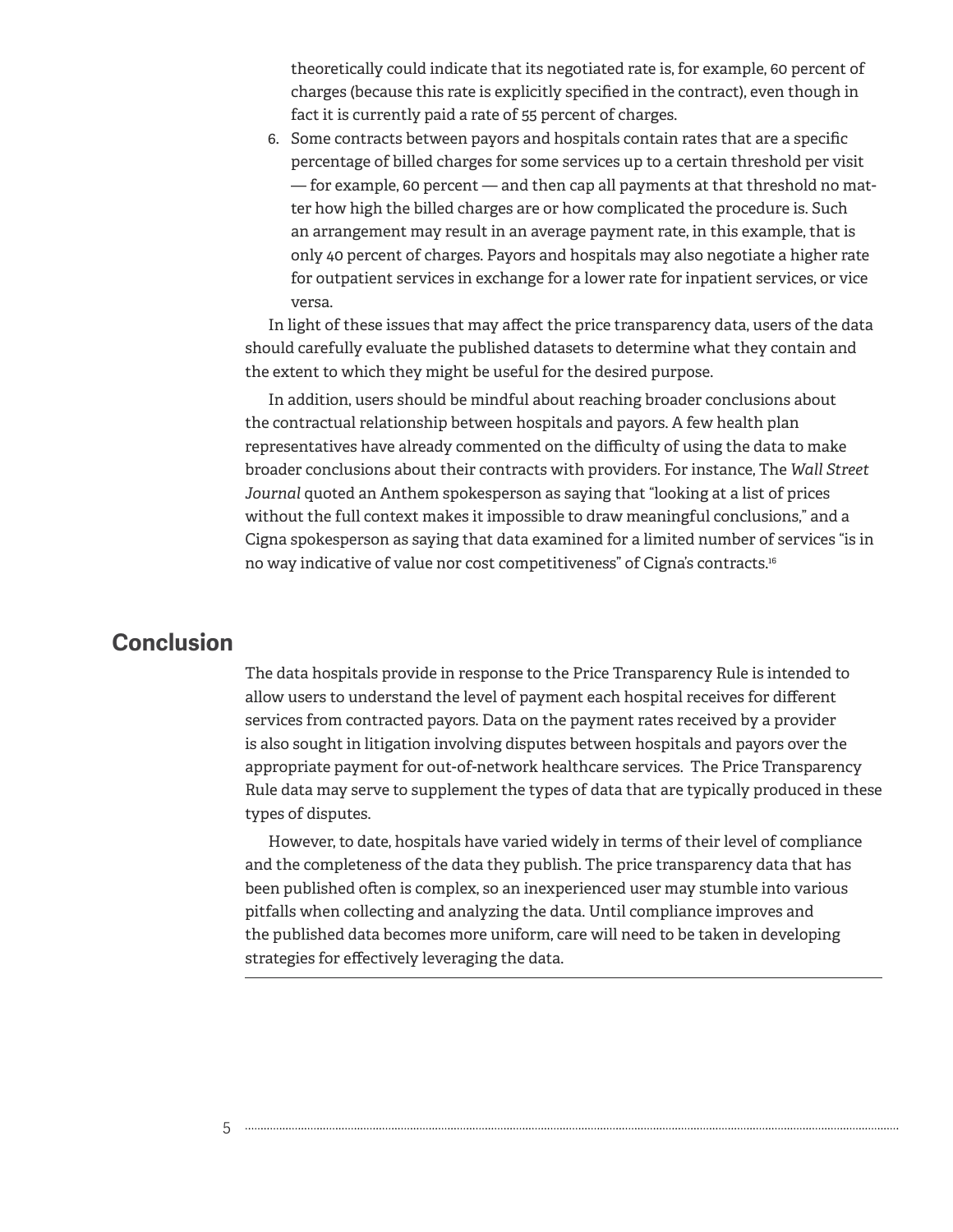#### **About the Authors**

*[Mark Gustafson,](https://www.analysisgroup.com/experts-and-consultants/principals/mark-a--gustafson/) a Principal at Analysis Group, applies his expertise in economics, econometrics, and modeling to litigation matters, complex business issues, and the analysis of public policy issues across a range of industries. He has worked extensively in the areas of healthcare, insurance, employment, ERISA, finance, and intellectual property. His litigation work includes testifying at depositions, arbitrations, and trials on physician compensation, the reasonable value of medical services, retirement benefits, employment compensation, lost earning capacity, and commercial damages, and he has critiqued plaintiffs' proposed damages formulas in several class actions. He may be reached at [Mark.](mailto:Mark.Gustafson%40analysisgroup.com?subject=) [Gustafson@analysisgroup.com](mailto:Mark.Gustafson%40analysisgroup.com?subject=).*

*[Hristina B. Bartlett](https://www.analysisgroup.com/experts-and-consultants/vice-presidents/hristina-bojadzieva-bartlett/), a Vice President at Analysis Group, specializes in applying financial, accounting, and statistical analyses to finance, healthcare, insurance, commercial dispute, employment, and intellectual property matters. Her healthcare-related work includes evaluating payment rates, assessing billing practices, calculating the reasonable value of services, analyzing claims and public healthcare data, calculating lost profits, and benchmarking the profitability, payor mix, and quality of services of health institutions. She is a Chartered Financial Analyst (CFA) charterholder and is Accredited in Business Valuation (ABV). Ms. Bartlett has been retained as an expert on numerous cases. She may be reached at [Hristina.Bartlett@analysisgroup.com](mailto:Hristina.Bartlett%40analysisgroup.com?subject=).*

*[Phil Hall-Partyka,](https://www.analysisgroup.com/experts-and-consultants/managers/phil-hall-partyka/) a Manager at Analysis Group, has extensive experience applying statistical and financial analyses in support of insurance, valuation, investment suitability, and ERISA matters. He has managed numerous assignments involving various healthcare entities, including hospitals and health insurance companies, many of which involved analyzing large claims datasets with millions of observations. He may be reached at [Philip.](mailto:Philip.Hall-Partyka%40analysisgroup.com?subject=) [Hall-Partyka@analysisgroup.com](mailto:Philip.Hall-Partyka%40analysisgroup.com?subject=).*